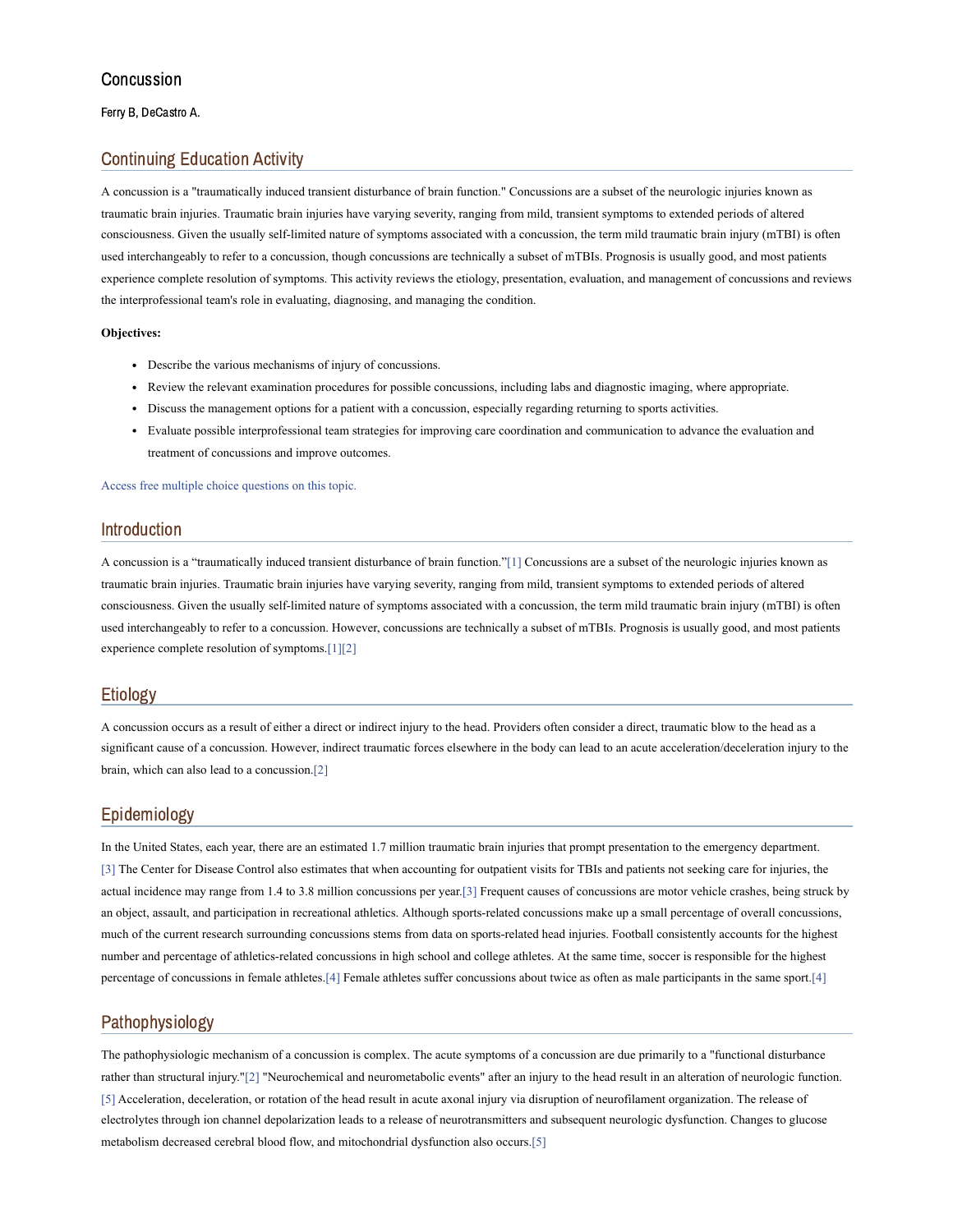# History and Physical

Assessment of a patient with a possible concussion should include gathering information on the mechanism of injury, the symptoms the patient is experiencing, the timing of symptom onset, and the severity and persistence of symptoms. The symptoms of a concussion can be wide-ranging but often fall into one of four main domains, which are listed below. Some of the most common symptoms seen with concussion within each domain include:

1. Affective/emotional function

- Irritability
- Changes in mood

#### 2. Cognitive function

- Confusion/disorientation
- Amnesia
- Mental fogginess
- Difficulty concentrating

#### 3. Physical/somatic symptoms

- Headache
- Dizziness
- Difficulties with balance
- Visual changes

#### 4. Sleep

- Drowsiness
- Sleeping less than usual
- Sleeping more than usual
- Difficulty falling asleep

The Sideline Concussion Assessment Tool 5 (SCAT5) has a comprehensive inventory for possible symptoms of a concussion.[\[6\]](#page-4-5)

Most patients (greater than 90%) diagnosed with a concussion do not have an associated loss of consciousness [\[7\];](#page-4-6) however, loss of consciousness is an important sign of a potentially serious head injury.[\[8\]](#page-4-7) Additionally, the development of symptoms related to a concussion does not always occur immediately after an injury.[\[6\]](#page-4-5) The development of symptoms within hours to days after a precipitating injury may still indicate a concussion.

Of particular importance in a patient's history is whether the patient has a history of any prior concussions. "A greater number, severity, and duration of symptoms" with previous concussions can be predictive of longer recovery time[.\[1\]](#page-4-0) Finally, pre-existing mood disorders, learning disorders, sleep disturbances, and migraine headaches may also impact the management of a concussion.[\[1\]](#page-4-0)

A physical examination specific to concussions should include: [\[2\]](#page-4-1)[\[9\]](#page-4-8)

- Close examination of the head and neck area for any structural injuries
- A thorough neurologic exam, including an assessment of strength, sensation, and reflexes; ocular assessment (including saccades and nystagmus); and assessment of a patient's balance and vestibular system
- Evaluation of a patient's cognitive function, including formally assessing orientation and higher-level cognitive processing
- An assessment of the patient's emotional state, including a comparison of the patient's current emotional state to their baseline with the patient's family or friends if possible

Formal neuropsychological assessment by a trained neuropsychologist can supplement a clinician's assessment of the multiple domains impacted by concussions.[\[2\]](#page-4-1)

# Evaluation

Diagnosis of a concussion remains an exclusively clinical diagnosis based on history and exam findings. However, there is no single pathognomonic finding or a minimum number of symptoms for diagnosing a concussion. Several standardized diagnostic tools can be employed in the pre-hospital setting following an acute head injury to assist in determining the presence of a concussion. The Sideline Concussion Assessment Tool 5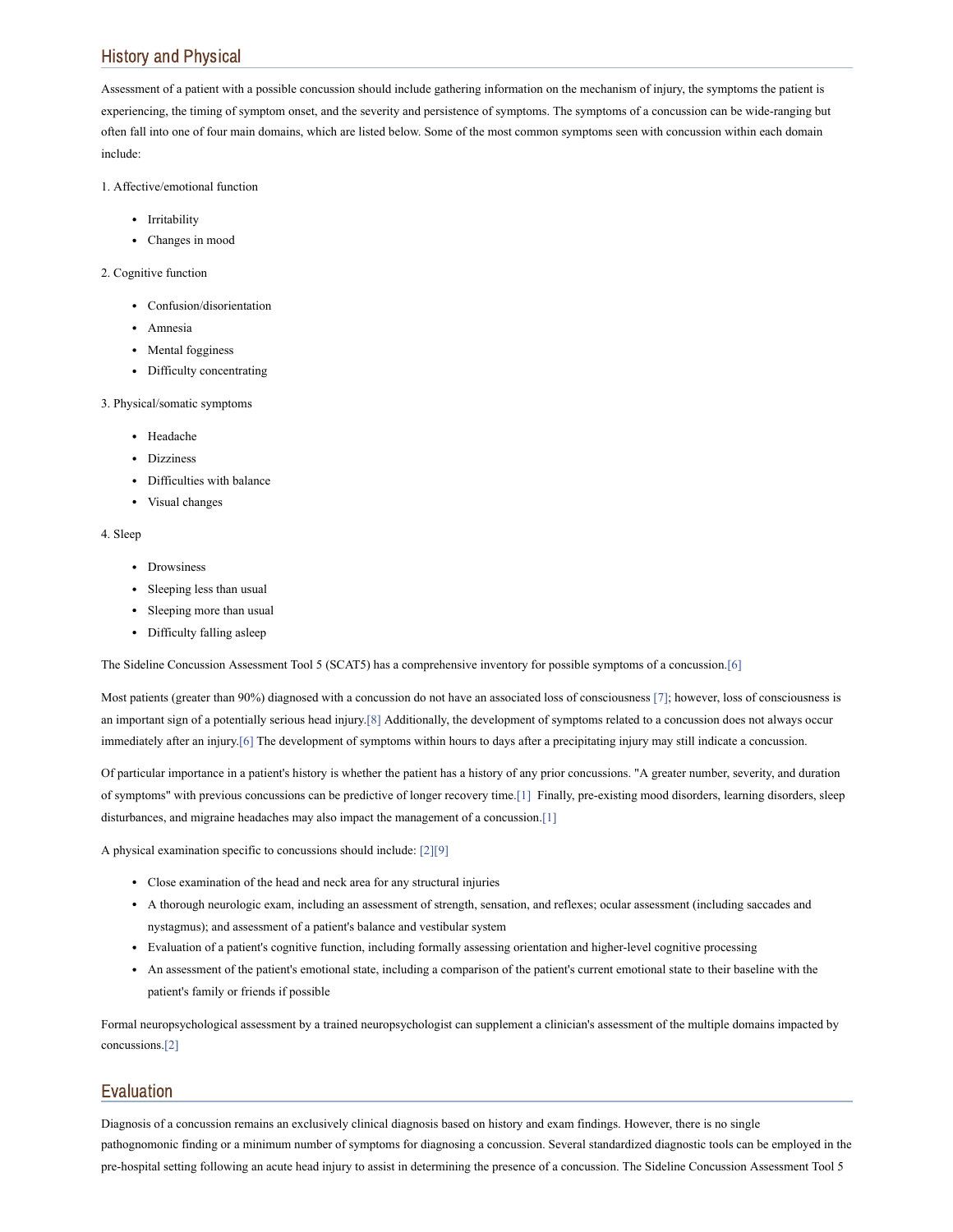(SCAT5) is one of the most commonly used tools for a concussion assessment, particularly by athletic trainers and sports medicine providers to assess athletes on the sideline after a potential head injury. The Child SCAT-5 exists for the assessment of patients between 5 and 12 years of age.[\[10\]](#page-4-9) The optimal setting for administering these tools is a quiet setting with minimization of surrounding distractions.[\[6\]](#page-4-5) Monitoring for the development of symptoms or any signs of neurologic deterioration after the initial post-injury assessment is necessary because of the potentially delayed presentation of symptoms and objective findings[.\[11\]](#page-4-10) Signs and symptoms including severe headaches, seizures, focal neurologic deficits, loss of consciousness, deterioration of mental status, and worsening symptoms may indicate a more serious head injury and should prompt referral to an emergency department for further evaluation[.\[2\]](#page-4-1)

Imaging modalities can be employed to rule out other injuries that may mimic the signs or symptoms of a concussion. In the hospital, a CT scan of the head is the radiographic study of choice for a quick evaluation to exclude neurosurgical emergencies[.\[12\]](#page-4-11) Clinical decision tools, such as the Pediatric Emergency Care Applied Research Network (PECARN) head injury guidelines or the Canadian Head CT Rule, are often utilized to guide the decision about whether head imaging is warranted[.\[13\]](#page-5-0)[\[14\]](#page-5-1) However, the majority of patients diagnosed with a concussion do not need head imaging. [\[15\]](#page-5-2) Additionally, a normal head CT does not mean the patient has not suffered a concussion. Further radiographic investigation with an MRI is a consideration in patients with persistent post-concussive symptoms.[\[16\]](#page-5-3) The role of other imaging modalities, such as functional MRI or PET scan, is primarily for research rather than clinical practice at this time.[\[17\]](#page-5-4) Testing for serum biomarkers of concussion is still under development but may have a role in future clinical evaluation.<sup>[\[18\]](#page-5-5)[\[19\]](#page-5-6)</sup>

If the symptoms are prolonged for more than seven days, consider an MRI, which offers more details.

Two serum biomarkers that show promise include ubiquitin C-terminal hydrolase and glial fibrillary acidic protein, which appear to be elevated early in the post-injury phase.

#### Treatment / Management

After diagnosing a concussion, an outpatient observation by a responsible individual educated on warning signs requiring further evaluation is generally appropriate. Patients with concerning signs or symptoms for more severe head injury may require continued hospital observation. Diagnosis of a concussion should prompt removing a patient from an environment that may lead to a repeat blow to the head (i.e., immediate removal of an athlete from athletic participation).[\[2\]](#page-4-1)

Treatment of a concussion is primarily supportive. Supportive care of concussion centers around the initial limitation of physical and cognitive activity, followed by a gradual return to previous activity levels. There is no longer a role for extended, strict cognitive and physical rest.[\[9\]](#page-4-8) While reasonable to encourage rest during the acute post-injury period (i.e., the initial 24 to 48 hours), the patient should then undergo a gradual return to activity. However, there is no known optimal amount of time for the initial rest period.[\[2\]](#page-4-1) The patient should proceed with a stepwise return to activity with careful monitoring for the return or worsening of symptoms[.\[2\]](#page-4-1) Recurrence of symptoms warrants a reduction in activity level until symptoms improve. Each increase in activity should generally take at least 24 hours, but again there is no definitive evidence for the optimal timing of a returnto-activity protocol.[\[2\]](#page-4-1) An athlete diagnosed with a concussion should be forbidden to return to play until cleared by a medical provider.

There is emerging evidence that early, targeted therapies and interventions aimed at specific clinical profiles of a concussion may be beneficial; however, evidence for identifying these clinical profiles and the efficacy of the therapy is still preliminary. Examples of these interventions include vision training for patients with oculomotor dysfunction or cognitive-behavioral therapy for mood disturbances.[\[9\]](#page-4-8)

Over-the-counter analgesics aimed at controlling headache symptoms are an option, although there is limited evidence as to their efficacy.[\[16\]](#page-5-3) However, other medications that may alter a patient's cognitive function, sleep patterns, or mood are not advisable as they may mask symptoms of a concussion. Preventive headache medications should not be initiated after a concussion but can be resumed if the patient was on them before an injury. [\[20\]](#page-5-7)

#### Differential Diagnosis

The differential diagnosis immediately after a head injury should include potentially severe injuries, including cervical spine injury, intracranial hemorrhage, or skull fracture[.\[11\]](#page-4-10) The differential diagnosis for post-concussive symptoms shifts once outside of the window of the acute injury. Symptoms of a concussion can overlap with other potentially pre-existing chronic conditions such as:[\[2\]](#page-4-1)

- Headache disorders or migraines
- Mental health diagnoses such as anxiety, depression, or post-traumatic stress disorder
- Problems with attention such as attention deficit hyperactivity disorder
- Sleep dysfunction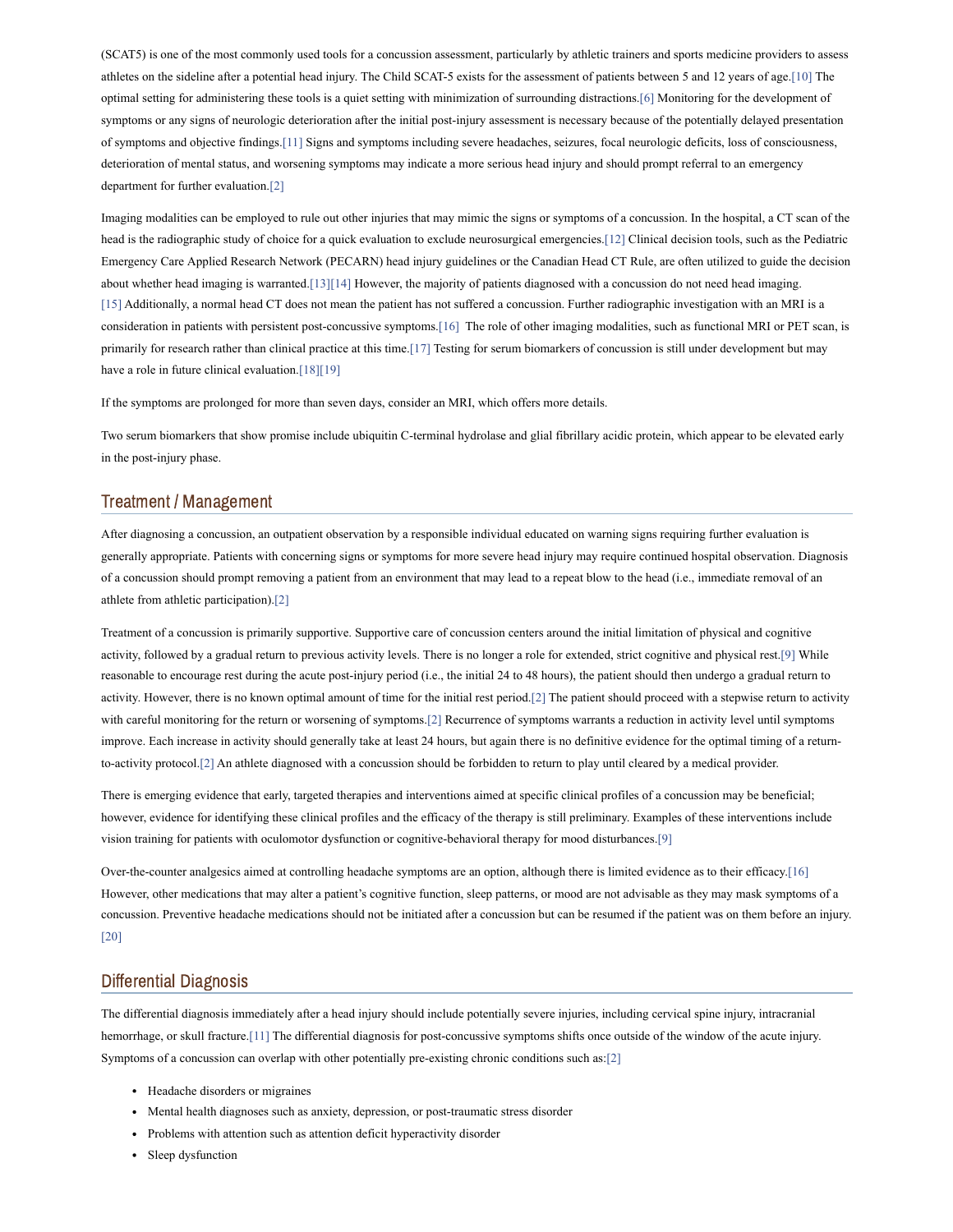The clinician must distinguish whether a patient's symptoms result from a concussion, a product of any other pre-existing conditions, or are of a different etiology.

# **Staging**

Current Guidelines

- 1. For mild brain injury, imaging studies are not recommended. One should weigh the risks of radiation exposure and sedation in children compared to the benefits of imaging.
- 2. Use age-appropriate scales to make the diagnosis and make appropriate referrals.
- 3. Assess risks for the recovery
- 4. Educate the caregiver/parent on appropriate activity after the injury
- 5. Parents should encourage the child to return to non-sporting activity gradually after 2 to 3 days.
- 6. No medication can speed up recovery

### Prognosis

The prognosis for a patient with a concussion is usually good, with symptom improvement in the first one to two weeks post-injury. Previous research indicated the recovery timeframe after a concussion was typically about ten days. However, the 5th International Conference on Concussion in Sports recently relaxed the expected recovery timeframe for sports-related concussions, stating that most injured athletes clinically recover within a month. [\[2\]](#page-4-1) The importance of recognizing a more variable recovery timeline of concussions also received emphasis in a 2013 expert consensus statement. [\[9\]](#page-4-8) The severity of symptoms within the first few days after a head injury is the most consistent prognostic indicator.[\[2\]](#page-4-1) At this time, there is no definitive predictor of recovery time from a concussion, and the anticipated recovery timeframe should be individualized for each patient[.\[9\]](#page-4-8)

### **Complications**

The most commonly seen complication of a concussion is a post-concussion syndrome (PCS) characterized by persistent symptoms lasting weeks to months after the initial injury. The median duration of symptoms in one study was seven months.[\[21\]](#page-5-8) The transition from a concussion to the postconcussion syndrome is "ill-defined and poorly understood.["\[1\]](#page-4-0) Any of the possible concussion symptoms can be present with post-concussion syndrome, but PCS characteristically presents with multiple "somatic, emotional, and cognitive symptoms.["\[22\]](#page-5-9)[\[23\]](#page-5-10) The severity of the initial injury does not seem to correlate with the likelihood of developing the post-concussion syndrome.[\[1\]](#page-4-0) Still, a history of prior concussions does appear to correlate with the likelihood of the development of PCS.[\[22\]](#page-5-9)[\[21\]](#page-5-8)[\[23\]](#page-5-10)

One of the most feared and concerning complications of a concussion, although rare, is a second-impact syndrome. Second-impact syndrome (SIS) involves a repeat blow or injury to the head before the complete resolution of the initial concussion, resulting in usually rapid, severe swelling of the brain.[\[24\]](#page-5-11) SIS has the potential for dangerous neurologic complications, including brain herniation and death, though much of the existing data and research on the condition is anecdotal[.\[24\]](#page-5-11)[\[25\]](#page-5-12)

Research on the long-term consequences of a concussion is still limited. Of greatest concern is the potential for the development of chronic traumatic encephalopathy (CTE). This condition is characterized by slow, progressive neurodegeneration due to repeated head trauma and tau protein deposition[.\[26\]](#page-5-13) Symptoms may include memory disturbances, behavioral or personality changes, and speech or gait abnormalities. The overall incidence and prevalence of CTE are unknown, and at present, CTE can only be definitively diagnosed with a neuropathologic examination. [\[26\]](#page-5-13) Lastly, research has yet to establish a cause-and-effect relationship between concussions and CTE.[\[1\]](#page-4-0)

### Deterrence and Patient Education

Most concussion patients recover quickly and fully. During recovery, patients need to understand that they may experience a range of symptoms. Some symptoms may appear right away, while others may go unnoticed for hours or even days following the injury, and they may not realize you have problems until they resume their usual activities again. They should be counseled that if they do not return to normal within a week to seek care with a clinician experienced in treating brain injuries. They should not return to sports and recreational activities before consulting with a clinician. Repeat concussions before full recovery of the brain can be very dangerous can increase the chance for long-term problems.

Concussion education should also focus on prevention, such as wearing safety belts and safety seats for children, using helmets for biking, motorcycle riding, skating, etc. The elderly should take extra measures to prevent falls at home.

# Enhancing Healthcare Team Outcomes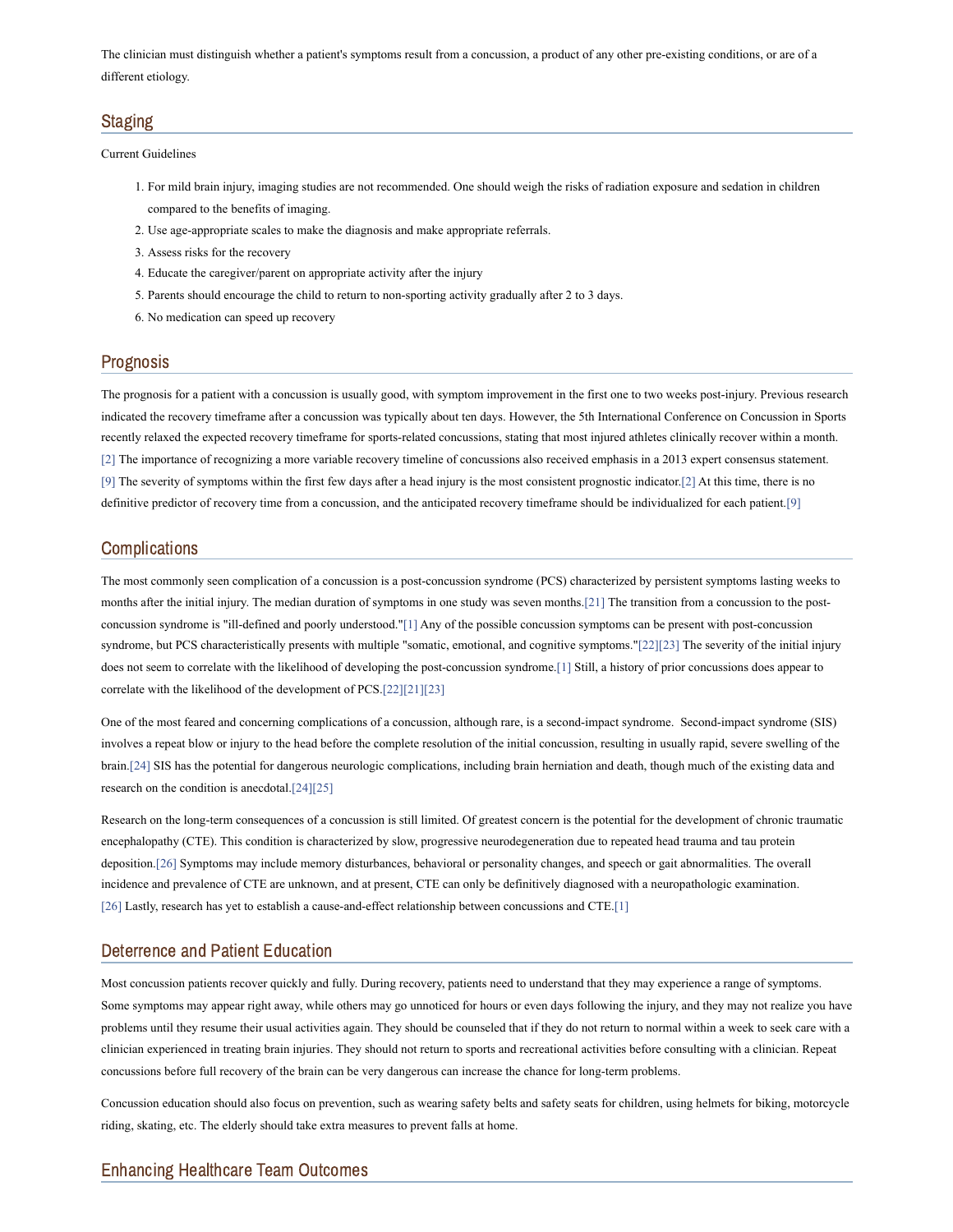Management of a concussion requires an interprofessional team approach involving the patient, family members, coaches, therapists, athletic trainers, and medical providers (clinicians, mid-level practitioners, nurses, and pharmacists.)[\[9\]](#page-4-8) Therapists and neuropsychologists play a crucial role in managing a patient with severe symptoms or post-concussion syndrome[.\[27\]](#page-5-14)[\[28\]](#page-5-15) In the pediatric population, the involvement of schools and teachers to facilitate the patient's reintegration into academics is also of great importance.[\[29\]](#page-5-16) Interprofessional team care can have a positive impact on patient care, as well as resource utilization.[\[30\]](#page-5-17) [Level 5]

Opportunities for concussion prevention in the general population are limited and largely center around educating patients on the recognition and treatment of concussions. Outside of strategies aimed at preventing falls, there are few options for preventing traumatically induced concussions. Opportunities for preventing sports-related concussions include strict enforcement of the rules of play, promotion of fair play, and reducing the number of contact practices.[\[1\]](#page-4-0)[\[31\]](#page-5-18) Evidence for the reduction of concussions with the use of specific mouth guards or helmets is limited.[\[32\]](#page-5-19)

No guidelines exist regarding the disqualification of a patient from athletic participation after a concussion. The American Medical Society for Sports Medicine suggests an individualized approach for each patient and consideration of factors such as persistent symptoms, the number of lifetime concussions, previous prolonged recoveries from a concussion, and the perceived ease of sustaining a repeat concussion when deciding on continued athletic participation.[\[1\]](#page-4-0)

## Review Questions

- Access free multiple choice [questions](https://www.statpearls.com/account/trialuserreg/?articleid=42922&utm_source=pubmed&utm_campaign=reviews&utm_content=42922) on this topic.
- [Comment](https://www.statpearls.com/articlelibrary/commentarticle/42922/?utm_source=pubmed&utm_campaign=comments&utm_content=42922) on this article.

### References

- <span id="page-4-0"></span>1. Harmon KG, Drezner JA, Gammons M, Guskiewicz KM, Halstead M, Herring SA, Kutcher JS, Pana A, Putukian M, Roberts WO. American Medical Society for Sports Medicine position statement: concussion in sport. Br J Sports Med. 2013 Jan;47(1):15-26. [PubMed: [23243113](https://www.ncbi.nlm.nih.gov/pubmed/23243113)]
- <span id="page-4-1"></span>2. McCrory P, Meeuwisse WH, Dvořák J, Echemendia RJ, Engebretsen L, Feddermann-Demont N, McCrea M, Makdissi M, Patricios J, Schneider KJ, Sills AK. 5th International Conference on Concussion in Sport (Berlin). Br J Sports Med. 2017 Jun;51(11):837. [PubMed: [29098980](https://www.ncbi.nlm.nih.gov/pubmed/29098980)]
- <span id="page-4-2"></span>3. Laker SR. Epidemiology of concussion and mild traumatic brain injury. PM R. 2011 Oct;3(10 Suppl 2):S354-8. [PubMed: [22035677](https://www.ncbi.nlm.nih.gov/pubmed/22035677)]
- <span id="page-4-3"></span>4. Lincoln AE, Caswell SV, Almquist JL, Dunn RE, Norris JB, Hinton RY. Trends in concussion incidence in high school sports: a prospective 11 year study. Am J Sports Med. 2011 May;39(5):958-63. [PubMed: [21278427\]](https://www.ncbi.nlm.nih.gov/pubmed/21278427)
- <span id="page-4-4"></span>5. Barkhoudarian G, Hovda DA, Giza CC. The Molecular Pathophysiology of Concussive Brain Injury - an Update. Phys Med Rehabil Clin N Am. 2016 May;27(2):373-93. [PubMed: [27154851\]](https://www.ncbi.nlm.nih.gov/pubmed/27154851)
- <span id="page-4-5"></span>6. Echemendia RJ, Meeuwisse W, McCrory P, Davis GA, Putukian M, Leddy J, Makdissi M, Sullivan SJ, Broglio SP, Raftery M, Schneider K, Kissick J, McCrea M, Dvořák J, Sills AK, Aubry M, Engebretsen L, Loosemore M, Fuller G, Kutcher J, Ellenbogen R, Guskiewicz K, Patricios J, Herring S. The Sport Concussion Assessment Tool 5th Edition (SCAT5): Background and rationale. Br J Sports Med. 2017 Jun;51(11):848-850. [PubMed: [28446453\]](https://www.ncbi.nlm.nih.gov/pubmed/28446453)
- <span id="page-4-6"></span>7. Ellemberg D, Henry LC, Macciocchi SN, Guskiewicz KM, Broglio SP. Advances in sport concussion assessment: from behavioral to brain imaging measures. J Neurotrauma. 2009 Dec;26(12):2365-82. [PubMed: [19715396](https://www.ncbi.nlm.nih.gov/pubmed/19715396)]
- <span id="page-4-7"></span>8. Smits M, Hunink MG, Nederkoorn PJ, Dekker HM, Vos PE, Kool DR, Hofman PA, Twijnstra A, de Haan GG, Tanghe HL, Dippel DW. A history of loss of consciousness or post-traumatic amnesia in minor head injury: "conditio sine qua non" or one of the risk factors? J Neurol Neurosurg Psychiatry. 2007 Dec;78(12):1359-64. [PMC free article: [PMC2095595](https://www.ncbi.nlm.nih.gov/pmc/articles/PMC2095595/?report=reader)] [PubMed: [17470468\]](https://www.ncbi.nlm.nih.gov/pubmed/17470468)
- <span id="page-4-8"></span>9. Collins MW, Kontos AP, Okonkwo DO, Almquist J, Bailes J, Barisa M, Bazarian J, Bloom OJ, Brody DL, Cantu R, Cardenas J, Clugston J, Cohen R, Echemendia R, Elbin RJ, Ellenbogen R, Fonseca J, Gioia G, Guskiewicz K, Heyer R, Hotz G, Iverson GL, Jordan B, Manley G, Maroon J, McAllister T, McCrea M, Mucha A, Pieroth E, Podell K, Pombo M, Shetty T, Sills A, Solomon G, Thomas DG, Valovich McLeod TC, Yates T, Zafonte R. Statements of Agreement From the Targeted Evaluation and Active Management (TEAM) Approaches to Treating Concussion Meeting Held in Pittsburgh, October 15-16, 2015. Neurosurgery. 2016 Dec;79(6):912-929. [PMC free article: [PMC5119544\]](https://www.ncbi.nlm.nih.gov/pmc/articles/PMC5119544/?report=reader) [PubMed: [27741219](https://www.ncbi.nlm.nih.gov/pubmed/27741219)]
- <span id="page-4-9"></span>10. Davis GA, Purcell L, Schneider KJ, Yeates KO, Gioia GA, Anderson V, Ellenbogen RG, Echemendia RJ, Makdissi M, Sills A, Iverson GL, Dvořák J, McCrory P, Meeuwisse W, Patricios J, Giza CC, Kutcher JS. The Child Sport Concussion Assessment Tool 5th Edition (Child SCAT5): Background and rationale. Br J Sports Med. 2017 Jun;51(11):859-861. [PubMed: [28446452\]](https://www.ncbi.nlm.nih.gov/pubmed/28446452)
- <span id="page-4-10"></span>11. Putukian M. Clinical Evaluation of the Concussed Athlete: A View From the Sideline. J Athl Train. 2017 [Mar;52\(3\):236-244.](https://www.ncbi.nlm.nih.gov/pmc/articles/PMC5384821/?report=reader) [PMC free article: PMC5384821] [PubMed: [28387560\]](https://www.ncbi.nlm.nih.gov/pubmed/28387560)
- <span id="page-4-11"></span>12. Jagoda AS, Bazarian JJ, Bruns JJ, Cantrill SV, Gean AD, Howard PK, Ghajar J, Riggio S, Wright DW, Wears RL, Bakshy A, Burgess P, Wald MM, Whitson RR. Clinical policy: neuroimaging and decisionmaking in adult mild traumatic brain injury in the acute setting. J Emerg Nurs. 2009 Apr;35(2):e5-40. [PubMed: [19285163\]](https://www.ncbi.nlm.nih.gov/pubmed/19285163)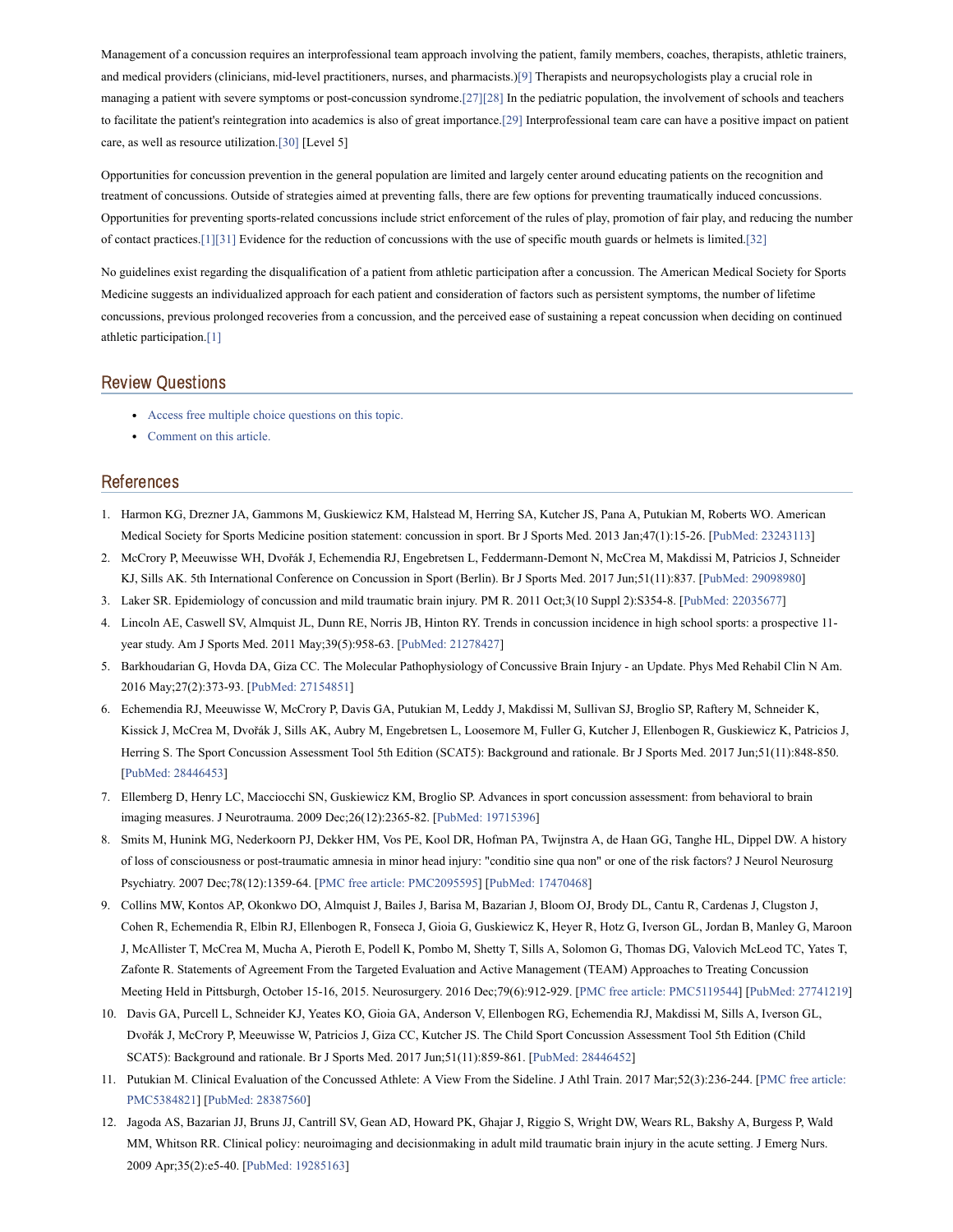- <span id="page-5-0"></span>13. Puffenbarger MS, Ahmad FA, Argent M, Gu H, Samson C, Quayle KS, Saito JM. Reduction of Computed Tomography Use for Pediatric Closed Head Injury Evaluation at a Nonpediatric Community Emergency Department. Acad Emerg Med. 2019 Jul;26(7):784-795. [PubMed: [30428150](https://www.ncbi.nlm.nih.gov/pubmed/30428150)]
- <span id="page-5-1"></span>14. Bouida W, Marghli S, Souissi S, Ksibi H, Methammem M, Haguiga H, Khedher S, Boubaker H, Beltaief K, Grissa MH, Trimech MN, Kerkeni W, Chebili N, Halila I, Rejeb I, Boukef R, Rekik N, Bouhaja B, Letaief M, Nouira S. Prediction value of the Canadian CT head rule and the New Orleans criteria for positive head CT scan and acute neurosurgical procedures in minor head trauma: a multicenter external validation study. Ann Emerg Med. 2013 May;61(5):521-7. [PubMed: [22921164](https://www.ncbi.nlm.nih.gov/pubmed/22921164)]
- <span id="page-5-2"></span>15. Harmon KG, Drezner J, Gammons M, Guskiewicz K, Halstead M, Herring S, Kutcher J, Pana A, Putukian M, Roberts W., American Medical Society for Sports Medicine. American Medical Society for Sports Medicine position statement: concussion in sport. Clin J Sport Med. 2013 Jan;23(1):1-18. [PubMed: [23269325\]](https://www.ncbi.nlm.nih.gov/pubmed/23269325)
- <span id="page-5-3"></span>16. Halstead ME, Walter KD., Council on Sports Medicine and Fitness. American Academy of Pediatrics. Clinical report--sport-related concussion in children and adolescents. Pediatrics. 2010 Sep;126(3):597-615. [PubMed: [20805152\]](https://www.ncbi.nlm.nih.gov/pubmed/20805152)
- <span id="page-5-4"></span>17. Difiori JP, Giza CC. New techniques in concussion imaging. Curr Sports Med Rep. 2010 Jan-Feb;9(1):35-9. [PubMed: [20071919\]](https://www.ncbi.nlm.nih.gov/pubmed/20071919)
- <span id="page-5-5"></span>18. Asken BM, Bauer RM, DeKosky ST, Houck ZM, Moreno CC, Jaffee MS, Weber AG, Clugston JR. Concussion Biomarkers Assessed in Collegiate Student-Athletes (BASICS) I: Normative study. Neurology. 2018 Dec 04;91(23):e2109-e2122. [PMC free article: [PMC6282229](https://www.ncbi.nlm.nih.gov/pmc/articles/PMC6282229/?report=reader)] [PubMed: [30404785\]](https://www.ncbi.nlm.nih.gov/pubmed/30404785)
- <span id="page-5-6"></span>19. Asken BM, Bauer RM, DeKosky ST, Svingos AM, Hromas G, Boone JK, DuBose DN, Hayes RL, Clugston JR. Concussion BASICS III: Serum biomarker changes following sport-related concussion. Neurology. 2018 Dec 04;91(23):e2133-e2143. [PubMed: [30404786](https://www.ncbi.nlm.nih.gov/pubmed/30404786)]
- <span id="page-5-7"></span>20. Meehan WP. Medical therapies for concussion. Clin Sports Med. 2011 [Jan;30\(1\):115-24,](https://www.ncbi.nlm.nih.gov/pubmed/21074086) ix. [PMC free article: [PMC3359788\]](https://www.ncbi.nlm.nih.gov/pmc/articles/PMC3359788/?report=reader) [PubMed: 21074086]
- <span id="page-5-8"></span>21. Tator CH, Davis HS, Dufort PA, Tartaglia MC, Davis KD, Ebraheem A, Hiploylee C. Postconcussion syndrome: demographics and predictors in 221 patients. J Neurosurg. 2016 Nov;125(5):1206-1216. [PubMed: [26918481](https://www.ncbi.nlm.nih.gov/pubmed/26918481)]
- <span id="page-5-9"></span>22. Dwyer B, Katz DI. Postconcussion syndrome. Handb Clin Neurol. 2018;158:163-178. [PubMed: [30482344](https://www.ncbi.nlm.nih.gov/pubmed/30482344)]
- <span id="page-5-10"></span>23. Tator CH, Davis H. The postconcussion syndrome in sports and recreation: clinical features and demography in 138 athletes. Neurosurgery. 2014 Oct;75 Suppl 4:S106-12. [PubMed: [25232874](https://www.ncbi.nlm.nih.gov/pubmed/25232874)]
- <span id="page-5-11"></span>24. Bey T, Ostick B. Second impact syndrome. West J Emerg Med. 2009 Feb;10(1):6-10. [PMC free article: [PMC2672291\]](https://www.ncbi.nlm.nih.gov/pmc/articles/PMC2672291/?report=reader) [PubMed: [19561758](https://www.ncbi.nlm.nih.gov/pubmed/19561758)]
- <span id="page-5-12"></span>25. McCrory P, Davis G, Makdissi M. Second impact syndrome or cerebral swelling after sporting head injury. Curr Sports Med Rep. 2012 Jan-Feb;11(1):21-3. [PubMed: [22236821](https://www.ncbi.nlm.nih.gov/pubmed/22236821)]
- <span id="page-5-13"></span>26. Mckee AC, Abdolmohammadi B, Stein TD. The neuropathology of chronic traumatic encephalopathy. Handb Clin Neurol. 2018;158:297-307. [PubMed: [30482357\]](https://www.ncbi.nlm.nih.gov/pubmed/30482357)
- <span id="page-5-14"></span>27. Echemendia RJ, Iverson GL, McCrea M, Broshek DK, Gioia GA, Sautter SW, Macciocchi SN, Barr WB. Role of neuropsychologists in the evaluation and management of sport-related concussion: an inter-organization position statement. Arch Clin Neuropsychol. 2012 Jan;27(1):119- 22. [PubMed: [22180540\]](https://www.ncbi.nlm.nih.gov/pubmed/22180540)
- <span id="page-5-15"></span>28. Ellis MJ, Leddy J, Willer B. Multi-Disciplinary Management of Athletes with Post-Concussion Syndrome: An Evolving Pathophysiological Approach. Front Neurol. 2016;7:136. [PMC free article: [PMC4995355\]](https://www.ncbi.nlm.nih.gov/pmc/articles/PMC4995355/?report=reader) [PubMed: [27605923\]](https://www.ncbi.nlm.nih.gov/pubmed/27605923)
- <span id="page-5-16"></span>29. Purcell LK, Davis GA, Gioia GA. What factors must be considered in 'return to school' following concussion and what strategies or accommodations should be followed? A systematic review. Br J Sports Med. 2019 Feb;53(4):250. [PubMed: [29500251](https://www.ncbi.nlm.nih.gov/pubmed/29500251)]
- <span id="page-5-17"></span>30. Wilkins SA, Shannon CN, Brown ST, Vance EH, Ferguson D, Gran K, Crowther M, Wellons JC, Johnston JM. Establishment of a multidisciplinary concussion program: impact of standardization on patient care and resource utilization. J Neurosurg Pediatr. 2014 Jan;13(1):82- 9. [PubMed: [24236447\]](https://www.ncbi.nlm.nih.gov/pubmed/24236447)
- <span id="page-5-18"></span>31. Emery CA, Black AM, Kolstad A, Martinez G, Nettel-Aguirre A, Engebretsen L, Johnston K, Kissick J, Maddocks D, Tator C, Aubry M, Dvořák J, Nagahiro S, Schneider K. What strategies can be used to effectively reduce the risk of concussion in sport? A systematic review. Br J Sports Med. 2017 Jun;51(12):978-984. [PubMed: [28254746\]](https://www.ncbi.nlm.nih.gov/pubmed/28254746)
- <span id="page-5-19"></span>32. Daneshvar DH, Baugh CM, Nowinski CJ, McKee AC, Stern RA, Cantu RC. Helmets and mouth guards: the role of personal equipment in preventing sport-related concussions. Clin Sports Med. 2011 Jan;30(1):145-63, x. [PMC free article: [PMC2987604](https://www.ncbi.nlm.nih.gov/pmc/articles/PMC2987604/?report=reader)] [PubMed: [21074089\]](https://www.ncbi.nlm.nih.gov/pubmed/21074089)

# Publication Details

#### Author Information

#### Authors

Benjamin Ferry<sup>1</sup>: Alexei DeCastro<sup>2</sup>.